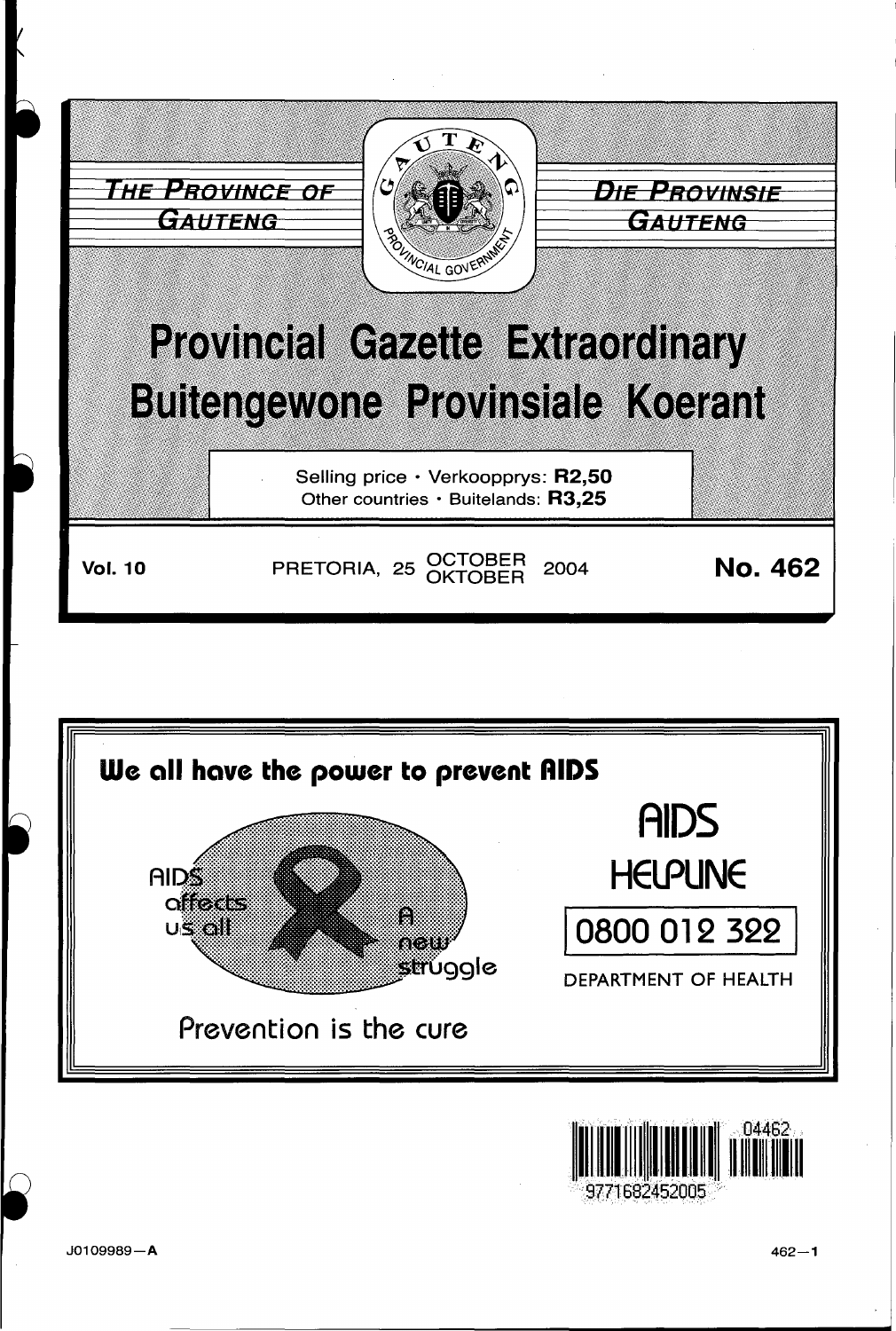$\bar{z}$ 

 $\bar{z}$  $\hat{\mathcal{L}}$  .

# **CONTENTS • INHOUD**

#### Page Gazette<br>No. No. No. No. No.  $\ddot{\phantom{a}}$ **LOCAL AUTHORITY NOTICES**  2337 Town-planning and Townships Ordinance (15/1986): Declaration as an approved township: Country View Extension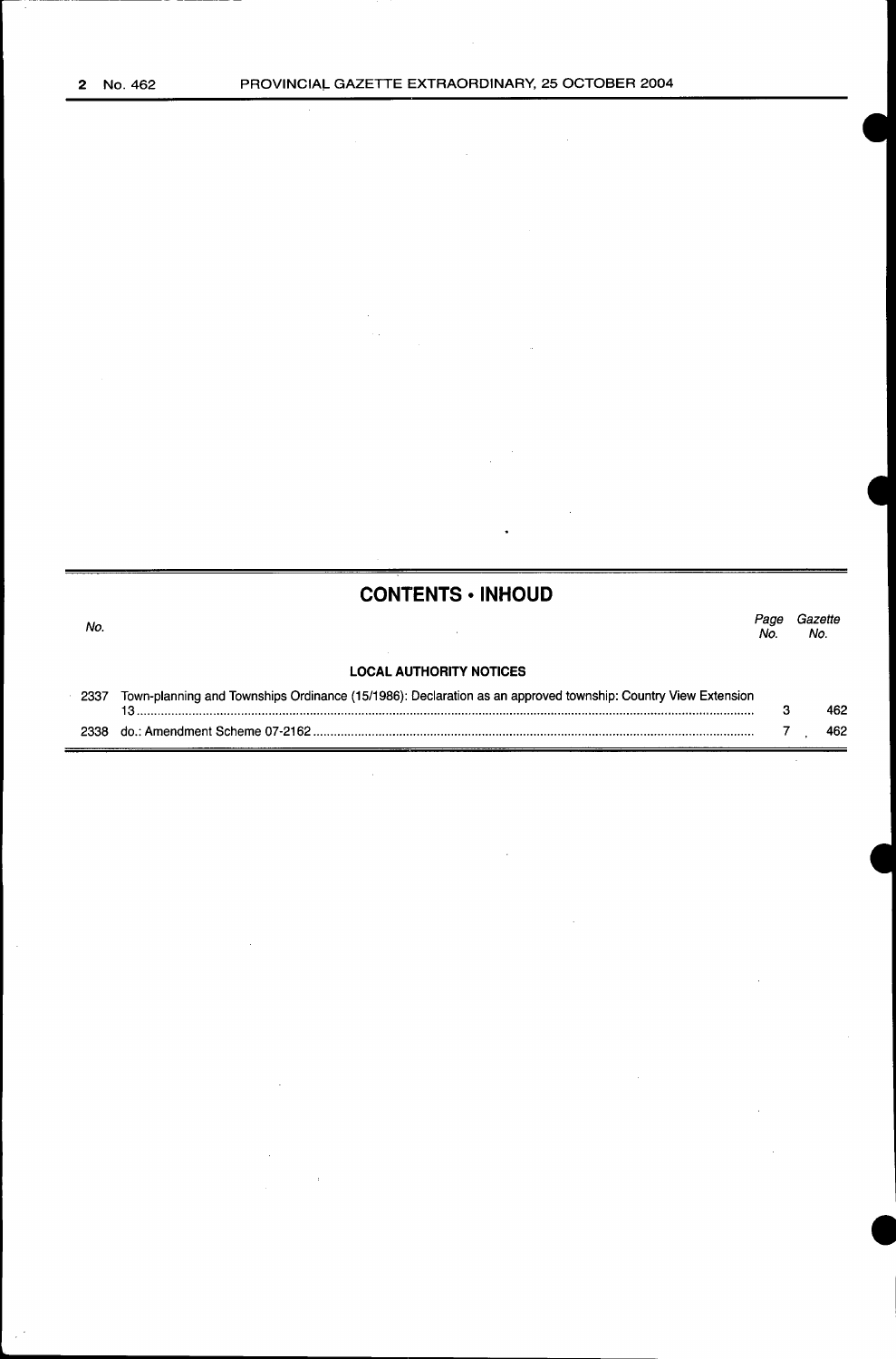# LOCAL AUTHORITY NOTICES

## LOCAL AUTHORITY NOTICE 2337

#### DECLARATION AS AN APPROVED TOWNSHIP

In terms of section 103 of the Town Planning and Townships Ordinance, 1986 (Ordinance 15 of 1986), the City of Johannesburg Metropolitan Municipality declares Country View Extension 13 to be an approved township subject to the conditions set out in the Schedule hereto.

#### **SCHEDULE**

STATEMENT OF THE CONDITIONS UNDER WHICH THE APPLICATION MADE BY PJJ VAN VUUREN BELEGGINGS (PTY) LTD (HEREINAFTER REFERRED TO AS THE APPLICANT/TOWNSHIP OWNER) UNDER THE PROVISIONS OF CHAPTER Ill OF THE TOWN PLANNING AND TOWNSHIPS ORDINANCE, 1986 (ORDINANCE 15 OF 1986), FOR PERMISSION JO ESTABLISH A TOWNSHIP ON PORTION 918 OF THE FARM RANDJESFONTEIN 405 JR HAS BEEN GRANTED

#### 1. CONDITIONS OF ESTABLISHMENT

#### (1) Name

The name of the township shall be Country View Extension 13.

#### **Design**

The township shall consist of erven and the thoroughfare as indicated on General Plan S.G. No. 9486/2003.

#### (3) Provision and installation of services

The township owner shall make the necessary arrangements with the local authority for the provision and installation of water and sanitation as well as the construction of roads and stormwater drainage in the township, to the satisfaction of the local authority.

(4) Electricity<br>(a) The loca The local authority is not the bulk supplier of electricity in the township. The township owner shall in terms of Section 118(2)(b) of the Town Planning and Townships Ordinance, 1986 (Ordinance 15 of 1986) make arrangements in this regard with ESKOM, the licensed supplier of electricity in the township.

(b) The local authority shall be notified in writing that satisfactory arrangements have been made in respect of the supply of electricity to the township and in this connection, the township owner shall submit the following to the local authority:

- (1) A certified copy of the agreement in respect of the supply of electricity entered into with ESKOM; and
- (2) A certificate by ESKOM that acceptable financial arrangements with regard to (1) above have been made by the township owner.

## (5) Provincial Government

The township owner shall comply with the conditions of the Department of Transport and Public Works (Gauteng Provincial Government) as set out in their letter dated 9 December 1996, to the satisfaction of the said Department and the local authority.

### (6) Demolition of buildings and structures

The township owner shall at its own cost cause all existing buildings and structures situated within the building line reserves, side spaces or over common boundaries to be demolished to the satisfaction of the local authority, when required by the local authority to do so.

#### (7) Access

No access to or egress from the township shall be permitted via Road K27 and/or Lever Road along the lines of no access as indicated on the approved layout plan of the township.

#### (8) Disposal of existing Conditions of Title

All erven shall be made subject to existing conditions and servitudes, if any, but excluding the following which do not affect the township:

A. Die Resterende Gedeelte van die Plaas RANDJESFONTEIN 405, Registrasie Afdeling J.R., Transvaal, groot 1654, 7405 hektaar, waarvan die eiendom hiermee getransporteer 'n gedeelte uitmaak, is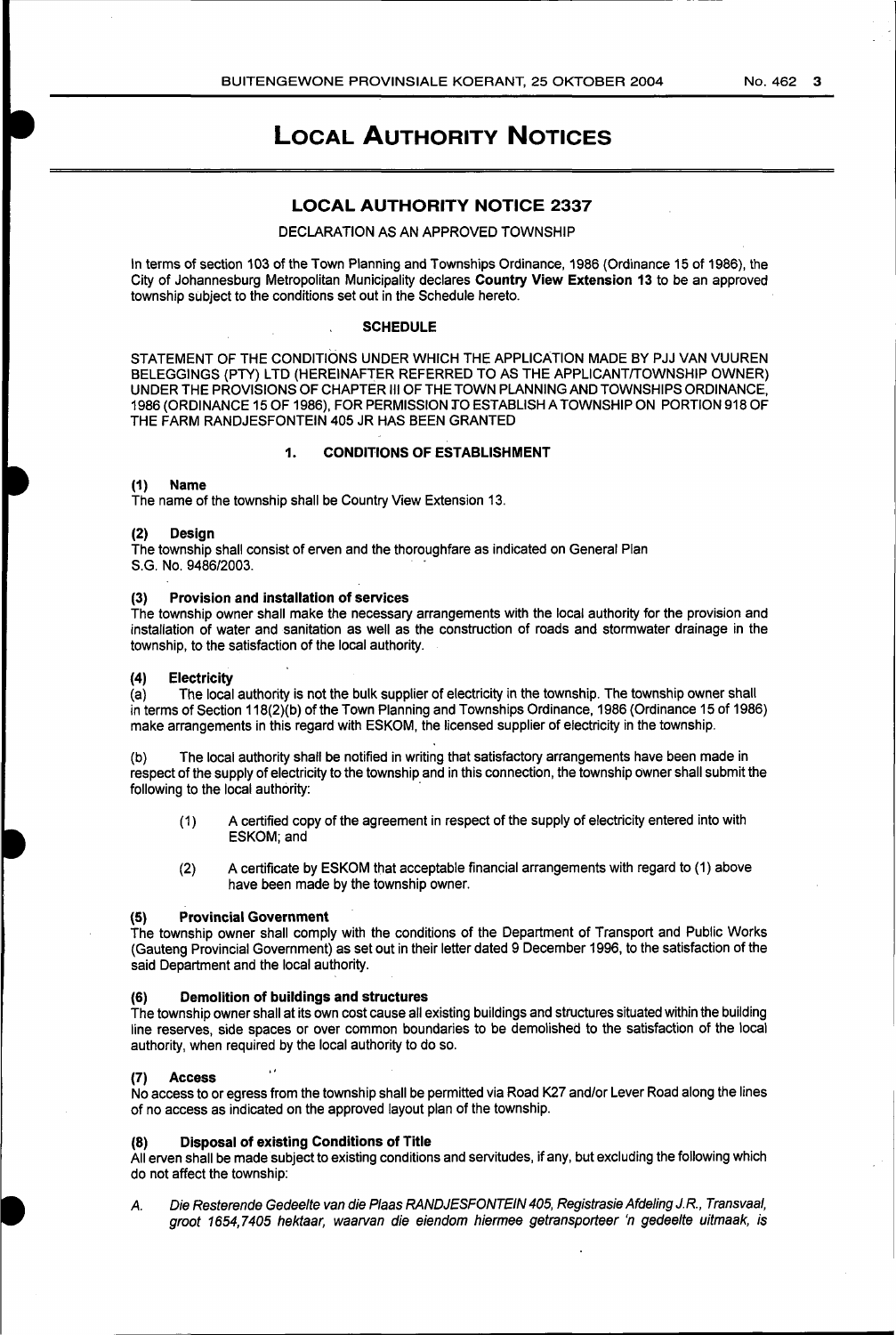onderworpe aan 'n serwituut om water by wyse van pyplyne te lei tesame met 'n reg van weg en ander bykomende regte ten gunste van die RAND WATER BOARD, soos meer volledig sal blyk uit Notariële Akte van Serwituut No. 668119678, gedateer 3 Mei 1967.

- B. Die Resterende Gedeelte van die Plaas RANDJESFONTEIN 405, Registrasie Afdeling J.R., Transvaal, groot 2224,9729 hektaar, waarvan die eiendom hiermee getransporteer 'n gedeelte uitmaak, is onderhewig aan Notariële Akte No. 766/1945S, gedateer 31ste Augustus 1945, in terme waarvan die gesegde Resterende Gedeelte verbied is om ondergrondse water binne 'n area van 94,46 meter vanaf Gedeelte 7 van bogemelde plaas te trek, soos meer volledig sal blyk uit gesegde Notariële Akte.
- C. Die Resterende Gedeelte van die Plaas RANDJESFONTEIN 405, Registrasie Afdeling J.R., Transvaal, groot 1325,9182 hektaar, waarvan die eiendom hiermee getransporteer 'n gedeelte uitmaak, is onderworpe aan 'n reg verleen aan die ELEKTRISITEITSVOORSIENINGSKOMMISSIE om efektrisiteit oor die eiendom te vervoer tesame met bykomende regte en onderhewig aan voorwaardes soos meer volledig sal blyk uit Notariële Akte No. 88/1972S, gedateer 1 Februarie 1972.
- D. By virtue of Notarial Deed of Servitude K. 182/1982S, registered on the 26<sup>th</sup> January 1982, the right has been granted to EVKOM to carry electricity over Remaining Extent of Portion 19 of the farm RANDJESFONTEIN 405, Registration Division J.R., Transvaal, in extent 459,8221 hectares, together with ancillary rights and subject to conditions, as will more fully appear on reference to the said Notarial Deed and Diagram.

## **(9) Notarial Tie or consolidation of erven**

Erven 640 and 641 shall, at the cost of the township owner, after proclamation of the township but prior to the transfer of any erf or unit in the township, be consolidated or notarially tied to the satisfaction of the local authority.

## **(10) Endowment**

The township owner shall, in terms of the provisions of Section 98(2) of the Town Planning and Townships Ordinance, 15 of 1986, pay a lump sum endowment to the local authority for the provision of land for a park (public open space).

## **(11) Obligations with regard to services and restriction regarding .the alienation of erven**

The township owner shall within such period as the local authority may determine, fulfil his obligations in respect of the provisions of water and sanitary services as well as the construction of roads and stormwater drainage and the installation of systems therefore, as previously agreed upon between the township owner and the local authority. Erven may not be alienated or be transferred into the name of a purchaser prior to the local authority certifying that sufficient guarantees/cash contributions in respect of the supply of services by the township owner, have been submitted or paid to the said local authority.

## **2. CONDITIONS OF TITLE**

The erven mentioned hereunder shall be subject to the conditions as indicated imposed by the local authority in terms of the provisions of the Town Planning and Townships Ordinance, 1986.

#### **All erven**

(a) Each erf is subject to a servitude, 2m wide, in favour of the local authority, for sewerage and other municipal purposes, along any two boundaries other than a street boundary and in the case of a panhandle erf, an additional servitude for municipal purposes 2 m wide across the access portion of the erf, if and when required by the local authority: Provided that the local authority may dispense with any such servitude.

(b) No building or other structure shall be erected within the aforesaid servitude area and no large rooted trees shall be planted within the area of such servitude or within 2 m thereof.

(c) The local authority shall be entitled to deposit temporarily on the land adjoining the aforesaid servitude such material as may be excavated by it during the process of the construction, maintenance or removal of such sewerage mains and other works as it, in its discretion may deem necessary and shall further be entitled to reasonable access to the said land for the aforesaid purpose subject to any damage done during the process of the construction, maintenance or removal of such sewerage mains and other works being made good by the local authority.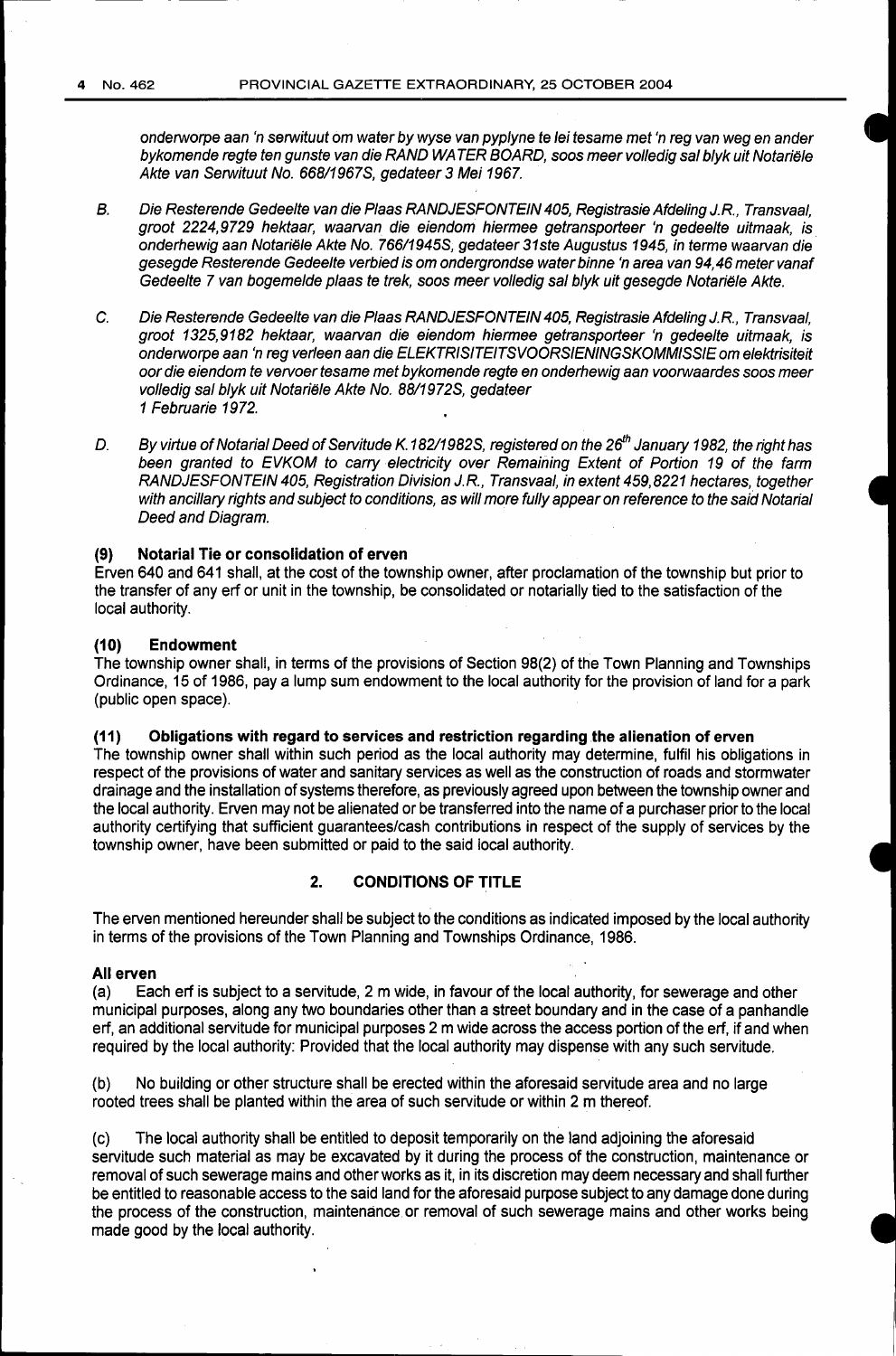P. Moloi, City Manager (Notice No:1120/2004) October 2004

## PLAASLIKE BESTUURSKENNISGEWING 2337

#### VERKLARING TOT 'N GOEDGEKEURDE DORP

Ingevolge artikel 103 van die Ordonnansie op Dorpsbeplanning en Dorpe, 1986 (Ordonnansie 15 van 1986), verklaar die Stad van Johannesburg Metropolitaanse Munisipaliteit hiermee die dorp Country View Uitbreiding 13 tot 'n goedgekeurde dorp onderworpe aan die voorwaardes uiteengesit in die bygaande Bylae.

#### BYLAE

VERKLARING VAN VOORWAARDES WAAROP DIE AANSOEK GEDOEN DEUR PJJ VAN VUUREN BELEGGINGS (EDMS) BPK (HIERNA DIE AANSOEKDOENER/ DORPSEIENAAR GENOEM) INGEVOLGE DIE BEPALINGS VAN HOOFSTUK Ill VAN DIE ORDONNANSIE OP DORPSBEPLANNING EN DORPE, 1986 (ORDONNANSIE 15 VAN 1986), OM TOESTEMMING OM 'N DORP TE STIG OP GEDEEL TE 918 VAN DIE PLAAS RANDJESFONTEIN 405 JR TOEGESTAAN IS

## 1. STIGTINGSVOORWAARDES

#### (1) Naam

Die naam van die dorp is Country View Uitbreiding 13.

#### (2) Ontwerp

Die dorp bestaan uit erwe en die deurpad soos aangedui op Algemene Plan LG Nr 9486/2003.

#### (3) Voorsiening en installering van dienste

Die dorpseienaar moet die nodige reëlings met die plaaslike bestuur tref vir die voorsiening en installering van water en sanitere dienste asook die konstruksie van strate en stormwaterdreinering in die dorp, tot tevredenheid van die plaaslike bestuur.

## (4) Elektrisiteit

(a) Die plaaslike bestuur is nie die grootmaatverskaffer van elektrisiteit aan die dorp nie. Die dorpseienaar moet ingevolge Artikel 118(2)(b) van die Ordonnansie op Dorpsbeplanning en Dorpe, 1986, (Ordonnansie 15 van 1986) die nodige reëlings tref met ESKOM, die gelisensieërde verskaffer van elektrisiteit in die dorp.

(b) Die plaaslike bestuur moet skriftelik verwittig word dat bevredigende reëlings met betrekking tot die voorsiening van elektrisiteit aan die dorp, getref is en in die verband moet die dorpseienaar die volgende aan die plaaslike bestuur verskaf:

- (1) 'n Gesertifiseerde afskrifvan die ooreenkoms aangegaan met ESKOM rakende die voorsiening van elektrisiteit;
- (2) 'n Sertifikaat uitgereik deur ESKOM dat aanvaarbare finansiële reëlings met betrekking tot ( 1) hierbo, deur die dorpstigter getref is.

#### (5) Provinsiale Regering

Die dorpseienaar moet voldoen aan die vereistes van die Departement van Vervoer en Publieke Werke (Gauteng Provinsiale Regering) soos uiteengesit in hulle brief gedateer 9 Desember 1996, tot tevredenheid van die gemelde Departement en die plaaslike bestuur.

## (6) Sloping van geboue en strukture

Die dorpseienaar moet op eie koste aile bestaande geboue en strukture wat binne boulynreserwes, kantruimtes of oor gemeenskaplike grense geleë is, laat sloop tot bevrediging van die plaaslike bestuur wanneer die plaaslike bestuur dit vereis.

### **Toegang**

Geen toegang tot of uitgang vanuit die dorp sal via Pad K27 en/of Leverweg, langs die lyne van geen toegang soos aangedui op die goedgekeurde uitlegplan van die dorp, toegelaat word nie.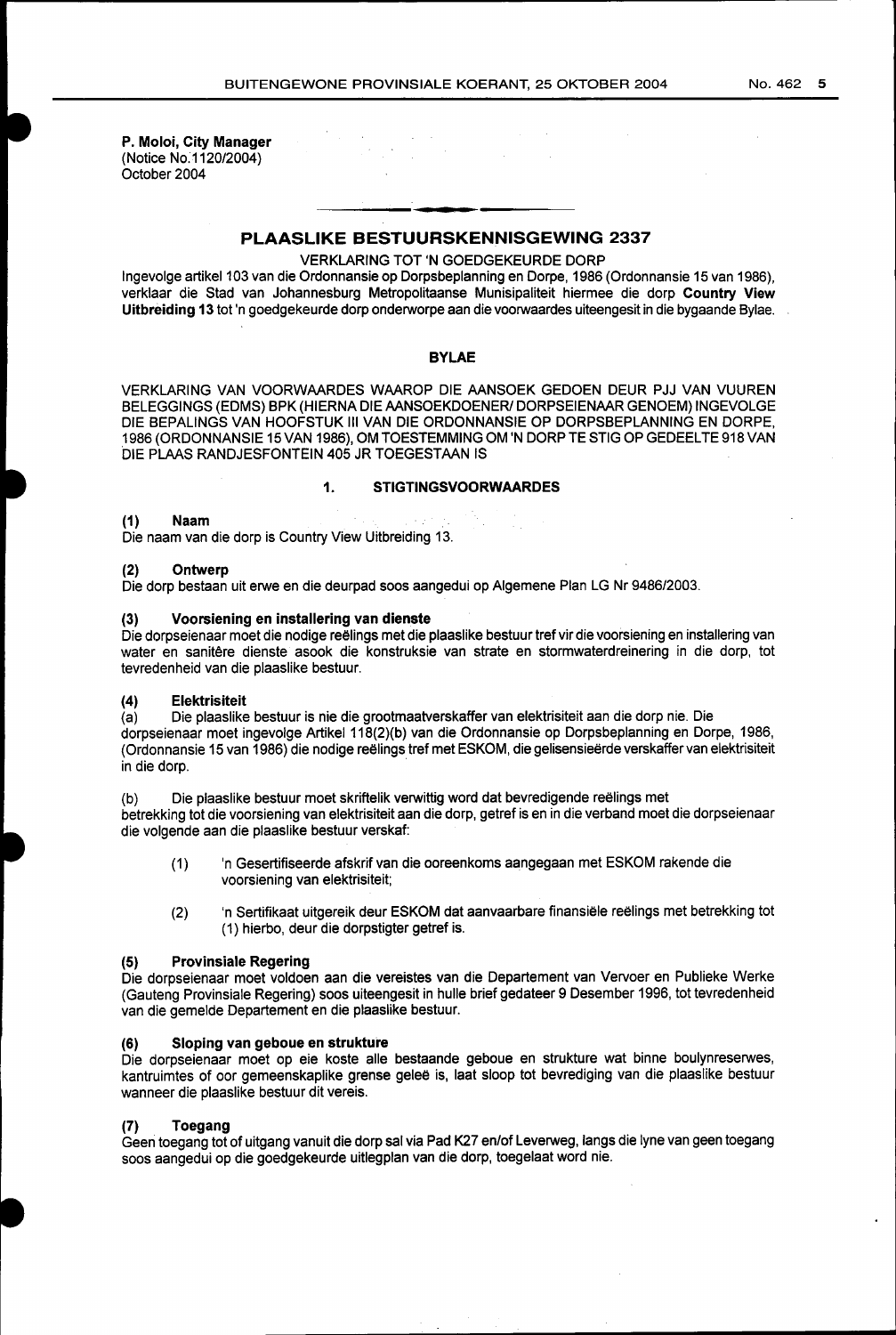#### **(8) Beskikking oor bestaande Titelvoorwaardes**

Aile erwe moet onderworpe gemaak word aan bestaande voorwaardes en serwitute, indien enige, maar uitgesluit die volgende wat nie die dorp raak nie:

- A. Die Resterende Gedeelte van die Plaas RANDJESFONTEIN 405, Registrasie Afdeling J.R., Transvaal, groot 1654, 7 405 hektaar, waarvan die eiendom hiermee getransporteer 'n gedeelte uitmaak, is onderworpe aan 'n serwituut om water by wyse van pyplyne te lei tesame met 'n reg van weg en ander bykomende regte ten gunste van die RAND WATER BOARD, soos meer volledig sal blyk uit Notariële Akte van Serwituut No. 668/1967S, gedateer 3 Mei 1967.
- B. Die Resterende Gedeelte van die Plaas RANDJESFONTEIN 405, Registrasie Afdeling J.R., Transvaal, groot 2224,9729 hektaar, waarvan die eiendom hiermee getransporteer 'n gedeelte uitmaak, is onderhewig aan Notariele Akte No. 766/1945S, gedateer 31ste Augustus 1945, in terme waarvan die gesegde Resterende Gedeelte verbied is om ondergrondse water binne 'n area van 94,46 meter vanaf Gedeelte 7 van bogemelde plaas te trek, soos meer volledig sal blyk uit gesegde Notariele Akte.
- C. Die Resterende Gedeelte van die Plaas RANDJESFONTEIN 405, Registrasie Afdeling J.R., Transvaal, groot 1325,9182 hektaar, waarvan die eiendom hiermee getransporteer 'n gedeelte uitmaak, is onderworpe aan 'n reg verleen aan die ELEKTRISITEITSVOORSIENINGSKOMMISSIE om elektrisiteit oor die eiendom te vervoer tesame met bykomende regte en onderhewig aan voorwaardes soos meer volledig sal blyk uit Notariele Akte No. 8811972S, gedateer 1 Februarie 1972.
- D. By virtue of Notarial Deed of Servitude K. 182/1982S, registered on the 26<sup>th</sup> January 1982, the right has been granted to EVKOM to carry electricity over Remaining Extent of Portion 19 of the farm RANDJESFONTEIN 405, Registration Division J.R., Transvaal, in extent 459,8221 hectares, together with ancillary rights and subject to conditions, as will more fully appear on reference to the said Notarial Deed and Diagram.

#### **(9) Notariele verbinding of konsolidasie van erwe**

Erwe 640 en 641 moet op koste van die dorpseienaar, na proklamasie van die dorp maar voor die ontwikkeling van enige erf of eenheid in die dorp, gekonsolideer of notarieël verbind word tot tevredenheid van die plaaslike bestuur.

#### **(10) Begiftiging**

Die dorpseienaar moet ingevolge die bepalings van Artikel 98(2) van die Dorpsbeplanning en Dorpe Ordonnansie, Nr 15 van 1986, 'n globale bedrag as begiftiging aan die plaaslike bestuur betaal vir die voorsiening van grond vir 'n park (openbare oop ruimte).

### **(11) Verpligtinge ten opsigte van dienste en beperking betreffende die vervreemding van erwe**

Die dorpseienaar moet binne sodanige tydperk as wat die plaaslike bestuur mag bepaal, sy verpligtinge met betrekking tot die voorsiening van water en sanitêre dienste asook die konstruksie van paaie en stormwaterdreinering en die installering van die stelsels daarvoor, soos vooraf ooreengekom tussen die dorpseienaar en die plaaslike bestuur, nakom. Erwe mag nie vervreem of oorgedra word in die naam van 'n koper alvorens die plaaslike bestuur bevestig het dat voldoeride waarborge/kontantbydraes ten opsigte van die voorsiening van dienste deur die dorpseienaar aan die plaaslike bestuur gelewer of betaal is nie.

#### **2. TITELVOORWAARDES**

Die erwe hieronder genoem is onderworpe aan die voorwaardes soos aangedui deur die plaaslike bestuur ingevolge die bepalings van die Ordonnansie op Dorpsbeplanning en Dorpe, 1986.

#### Alle erwe

(a) Elke erf is onderworpe aan 'n serwituut 2m breed, ten gunste van die plaaslike bestuur, vir riolerings-en ander munisipale doeleindes, langs enige twee grense, uitgesonderd 'n straatgrens en, in die geval van 'n pypsteelerf, 'n addisionele serwituut vir munisipale doeleindes 2 m breed oor die toegangsgedeelte van die erf, indien en wanneer verlang deur die plaaslike bestuur: Met dien verstande dat die plaaslike bestuur van enige sodanige serwituut mag afsien.

(b) Geen gebou of ander struktuur mag binne die voornoemde serwituutgebied opgerig word nie en geen grootwortelbome mag binne die gebied van sodanige serwituut of binne 2 m daarvan, geplant word nie.

(c) Die plaaslike bestuur is geregtig om enige materiaal wat deur hom uitgegrawe word tydens die aanleg, onderhoud of verwydering van sodanige rioolhoofpypleidings, en ander werke wat hy volgens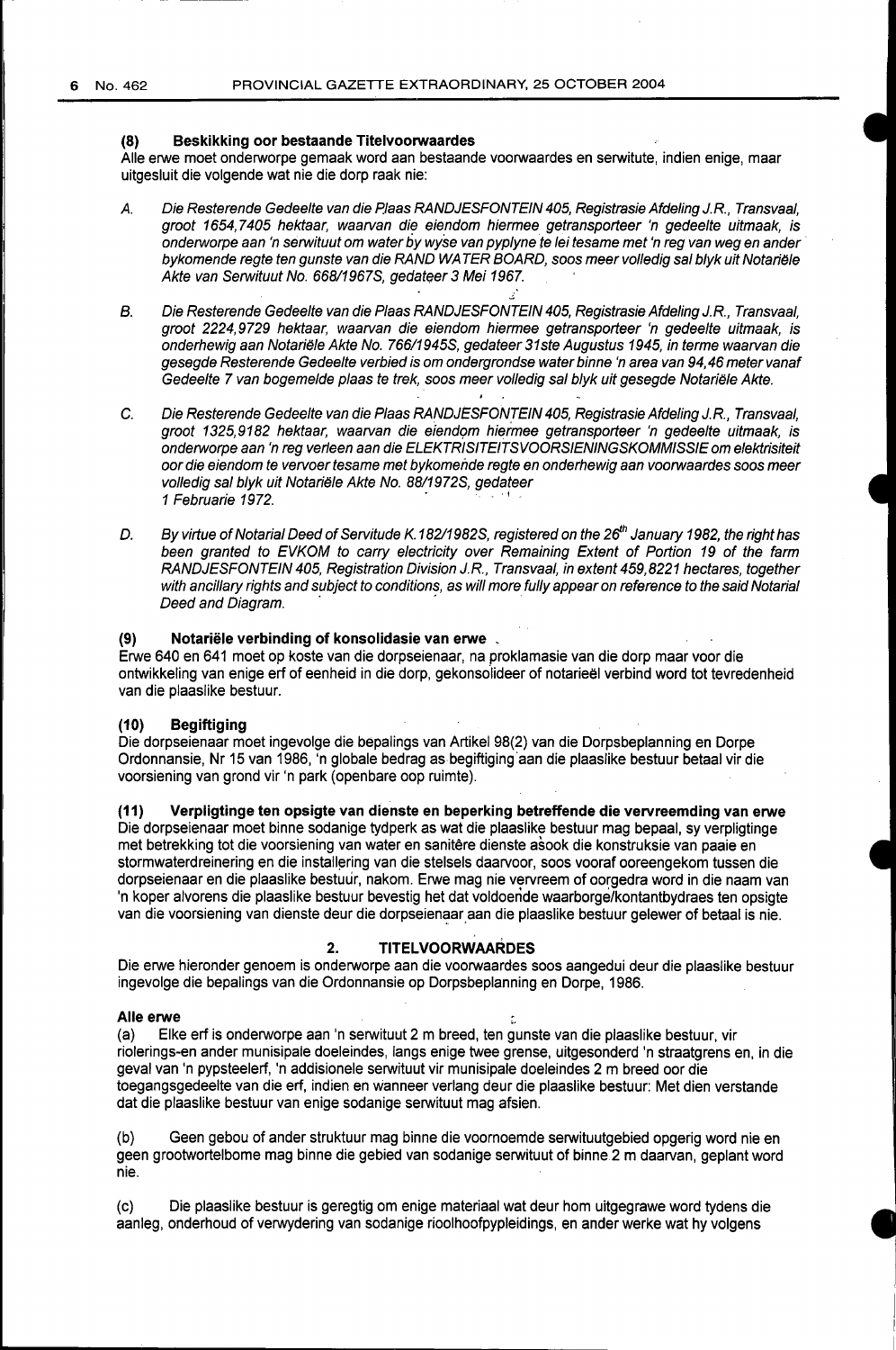goeddunke noodsaaklik ag, tydelik te plaas op die grand wat aan die voornoemde serwituut grens en voorts sal die plaaslike bestuur geregtig wees tot redelike toegang tot genoemde grand vir die voornoemde doel, onderworpe daaraan dat die plaaslike bestuur enige skade vergoed wat gedurende die aanleg, onderhoud of verwydering van sodanige rioolhoofpypleiding en ander werke veroorsaak word.

**P. Moloi, Stadsbestuurder**  (Kennisgewing 1120/2004) Oktober 2004.

# **LOCAL AUTHORITY NOTICE 2338 AMENDMENT SCHEME 07-2162**

The City of Johannesburg Metropolitan Municipality herewith in terms of the provisions of section 125(1 )(a) of the Town Planning and Townships Ordinance No 15 of 1986, declares that he has approved an amendment scheme being an amendment of the Halfway House and Clayville Town Planning Scheme, 1976, comprising the same land as included in the township of **Country View Extension 13.** Map 3 and the scheme clauses of the amendment scheme are filed with the Executive Director: Development Planning, Transportation and Environment: City of Johannesburg and are open for inspection at all reasonable times.

This amendment is known as Amendment Scheme 07-2162.

**P. Moloi, City Manager**  (Notice 1121/2004) October 2004

# **PLAASLIKE BESTUURSKENNISGEWING 2338 WYSIGINGSKEMA 07-2162**

Die Stad van Johannesburg Metropolitaanse Munisipaliteit verklaar hiermee ingevolge die bepalings van artikel 125(1 )(a) van die Ordonnansie op Dorpsbeplanning en Dorpe Nr 15 van 1986, dat hy 'n wysigingskema synde 'n wysiging van die Halfway House en Clayville Dorpsbeplanningskema, 1976, wat uit dieselfde grand as die dorp **Country View Uitbreiding 13** bestaan, goedgekeur het. Kaart 3 en die skemaklousules van die wysigingskema word in bewaring gehou deur die Uitvoerende Direkteur: Ontwikkelingsbeplanning, Vervoer en Omgewing: Stad van Johannesburg en is beskikbaar vir inspeksie op aile redelike tye.

Hierdie wysiging staan bekend as Wysigingskema 07-2162.

**P. Moloi, Stadsbestuurder**  (Kennisgewing 1121/2004) Oktober 2004